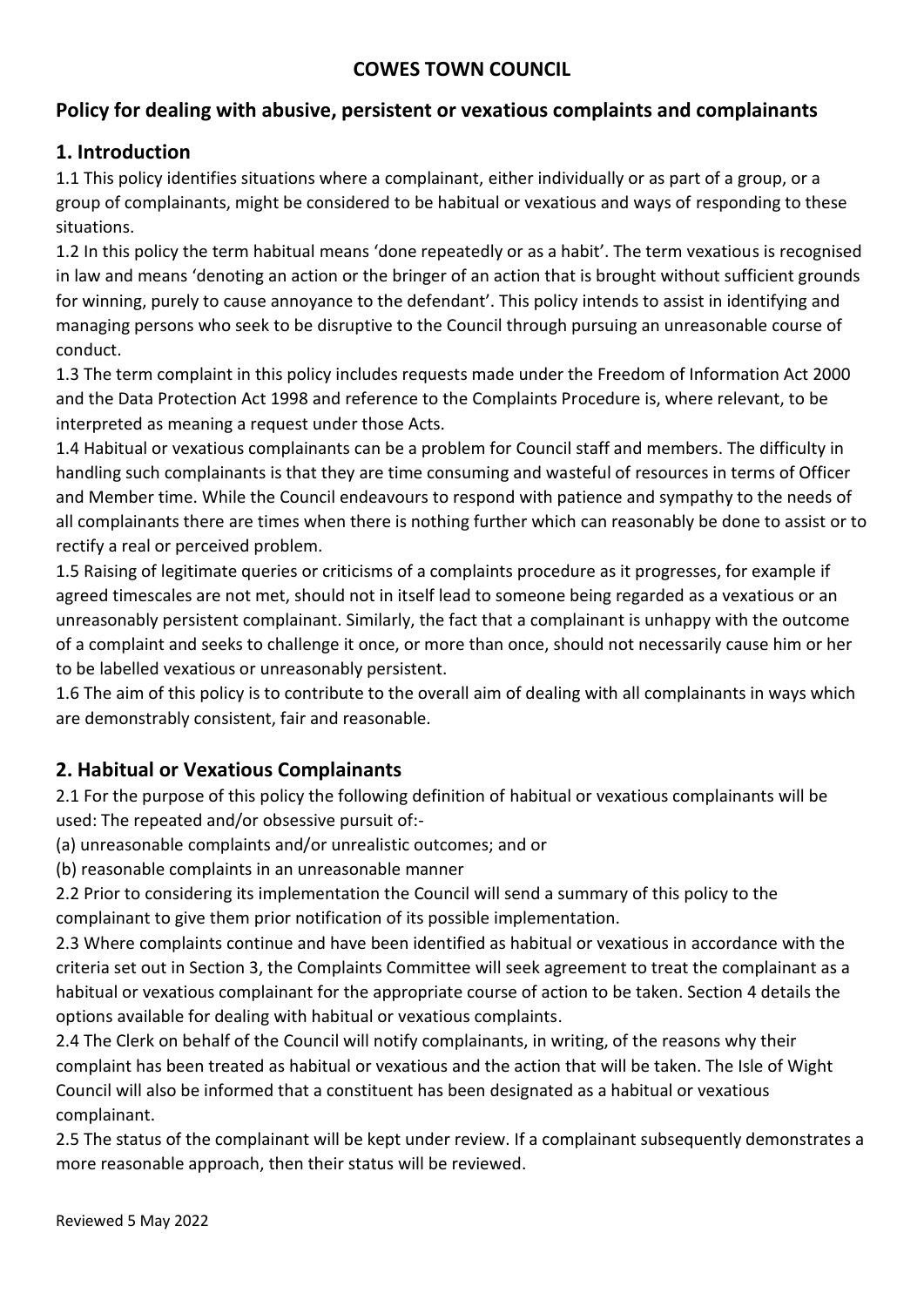# **3. Definitions**

3.1 Cowes Town Council defines unreasonably persistent and vexatious complainants as those complainants who, because of the frequency or nature of their contacts with the Council, hinder the Council's consideration of their or other people's complaints. The description 'unreasonably persistent' and 'vexatious' may apply separately or jointly to a particular complainant.

3.2 Examples include the way in which, or frequency with which, complainants raise their complaint with staff or how complainants respond when informed of the Council's decision about the complaint.

3.3 Features of an unreasonably persistent and/or vexatious complainant include the following (the list is not exhaustive, nor does one single feature on its own necessarily imply that the person will be considered as being in this category). An unreasonably persistent and/or vexatious complainant may:

• Have insufficient or no grounds for their complaint and be making the complaint only to annoy (or for reasons that he or she does not admit or make obvious)

• Refuse to specify the grounds of a complaint despite offers of assistance

• Refuse to co-operate with the complaints investigation process while still wishing their complaint to be resolved

• Refuse to accept that issues are not within the remit of the complaints policy and procedure despite having been provided with information about the scope of the policy and procedure

• Refuse to accept that issues are not within the power of the Council to investigate, change or influence. • Insist on the complaint being dealt with in ways which are incompatible with the complaints procedure

or with good practice (e.g. insisting that there must not be any written record of the complaint)

• Make what appear to be groundless complaints about the staff dealing with the complaints, and seek to have them dismissed or replaced

• Make an unreasonable number of contacts with the Council, by any means in relation to a specific complaint or complaints

• Make persistent and unreasonable demands or expectations of staff and/or the complaints process after the unreasonableness has been explained to the complainant (an example of this could be a complainant who insists on immediate responses to questions, frequent and/or complex letters, faxes, telephone calls or emails)

• Harass or verbally abuse or otherwise seek to intimidate staff dealing with their complaint, in relation to their complaint by use of foul or inappropriate language or by the use of offensive and racist language

• Raise subsidiary or new issues whilst a complaint is being addressed that were not part of the complaint at the start of the complaint process

• Introduce trivial or irrelevant new information whilst the complaint is being investigated and expects this to be taken into account and commented on

• Change the substance or basis of the complaint without reasonable justification whilst the complaint is being addressed

• Deny statements he or she made at an earlier stage in the complaint process

• Electronically record meetings and conversations without the prior knowledge and consent of the other person(s) involved

• Adopts an excessively 'scattergun' approach, for instance, pursuing a complaint or complaints not only with the Council, but at the same time with, for example, a Member of Parliament, other Councils, elected Councillors of this and other Councils, the Council's Independent Auditor, the Standards Board, the Police or solicitors.

• Refuse to accept the outcome of the complaint process after its conclusion, repeatedly arguing the point, complaining about the outcome, and/or denying that an adequate response has been given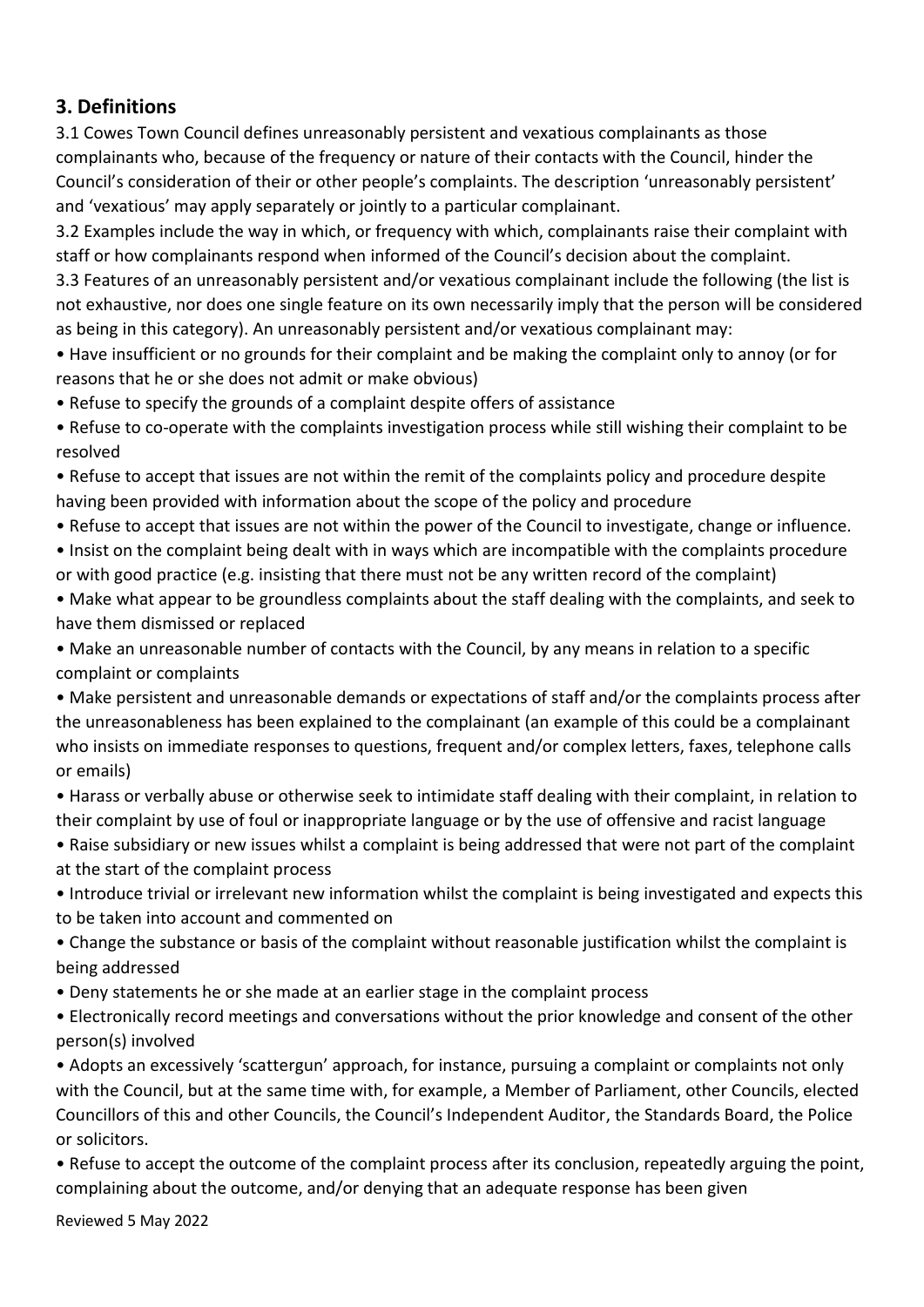• Make the same complaint repeatedly, perhaps with minor differences, after the complaints procedure has been concluded and insist that the minor differences make these 'new' complaints which should be put through the full complaints procedure

• Persistently approach the Council through different routes about the same issue

• Persist in seeking an outcome which the Council has explained is unrealistic for legal or policy (or other valid) reasons

- Refuse to accept documented evidence as factual
- Complain about or challenge an issue based on an historic and/or an irreversible decision or incident
- Combine some or all of these features.

# **4. Imposing Restrictions**

4.1 Cowes Town Council will ensure that the complaint is being, or has been, investigated properly according to the adopted complaints procedure.

4.2 In the first instance the Clerk will consult with the Complaints Committee prior to issuing a warning to the complainant. The Clerk will contact the complainant in writing, or by email, to explain why this behaviour is causing concern and ask them to change this behaviour and outline the actions that the Council may take if they do not comply.

4.3 If the disruptive behaviour continues, the Clerk will issue a reminder letter to the complainant advising them that the way in which they will be allowed to contact the Council in future will be restricted. The Clerk will make this decision in consultation with the Complaints Committee and inform the complainant in writing of what procedures have been put in place and for what period.

4.4 Any restriction that is imposed on the complainant's contact with the Council will be appropriate and proportionate and the complainant will be advised of the period of time that the restriction will be in place for. In most cases restrictions will apply for between 3-6 months, but in exceptional cases this may be longer. In exceptional circumstances it could be on an annual basis.

4.5 Restrictions will be tailored to deal with the individual circumstances of the complainant and may include:

- Banning the complainant from making contact by telephone except through a third party e.g. a solicitor, a Councillor or a friend acting on their behalf
- Banning the complainant from sending emails to individual and/or all Council Officers and insisting they only correspond by letter
- Requiring contact to take place with one named member of staff only
- Restricting telephone calls to specified days and/or times and/or duration
- Requiring any personal contact to take place in the presence of an appropriate witness
- Letting the complainant know that Cowes Town Council will not reply to or acknowledge any further contact from them on the specific topic of that complaint (in this case, a designated member of staff will be identified who will read future correspondence).

4.6 When the decision has been taken to apply this policy to a complainant, the Clerk will contact the complainant in writing to explain:-

- Why the decision has been taken
- What action is being taken
- The duration of that action.

4.7 The Clerk will enclose a copy of this policy in the letter to the complainant.

4.8 Where a complainant continues to behave in a way that is unacceptable, the Clerk, in consultation with the Complaints Committee may decide to refuse all contact with the complainant and stop any investigation into his or her complaint.